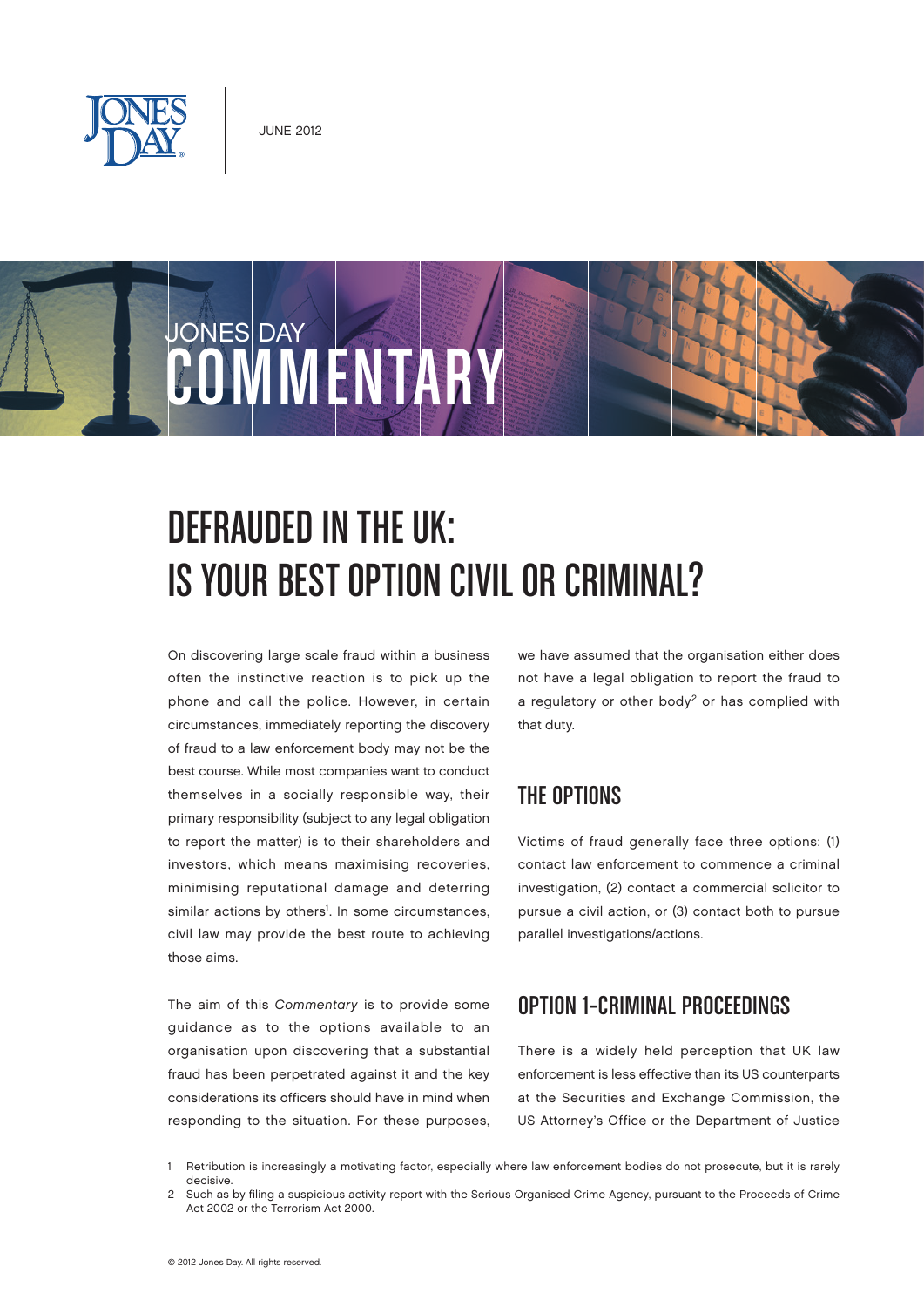when it comes to tackling economic crime. Historically that perception has been justified, although UK law enforcement bodies work to a wholly different set of rules to those at play in the  $US<sup>3</sup>$  and there are signs that enforcement activity in the UK is becoming more aggressive, possibly in response to criticisms of weak enforcement following the global financial crisis<sup>4</sup>. Fresh legislation in the shape of the Bribery Act and more frequent use of civil recovery to deprive offenders of illicit funds are signals of an increased readiness to use all the means available to tackle financial wrongdoing. Broad structural changes are also planned and designed to deliver enhanced enforcement<sup>5</sup>.

The UK has a multiplicity of prosecuting authorities that are available to investigate and prosecute economic crimes:

- Serious Fraud Office ("SFO"): The SFO has jurisdiction to both investigate and prosecute cases of complex/ serious fraud, including corruption. The precise scope of its jurisdiction is examined in greater detail below.
- Crown Prosecution Service ("CPS"): The CPS prosecutes all crimes charged by the police and deals with the vast majority of criminal casework in the UK, including fraud.
- FSA: The FSA has a limited criminal jurisdiction over regulated and non-regulated entities that fail to meet FSA standards or are in breach of the Financial Services and Markets Act (2000).
- Department for Business, Innovation and Skills ("BIS"): BIS can commence criminal proceedings when a company or LLP incorporated in England and Wales is suspected of misconduct. The criminal jurisdiction of BIS arises primarily under companies legislation (i.e. the Companies Act 2006 or the Directors Disqualification Act 1986).
- Office of Fair Trading ("OFT"): The OFT currently has criminal jurisdiction to prosecute, for example, cartel offences under the Enterprise Act 20026.

• Her Majesty's Revenue and Customs ("HMRC"): HMRC investigates criminal fraud perpetrated against the tax and revenue system, although the prosecutions themselves tend to be conducted by the CPS.

#### What Factors Influence Whether a Particular Case Is Pursued by the CPS or the SFO?

In relation to general corporate fraud, a defrauded organisation is in practice likely to be choosing between calling the police (who will, if necessary, liaise with the CPS) or the SFO. According to the SFO's implementing legislation, the SFO has jurisdiction over "any suspected offence which appears to [the Director of the SFO] on reasonable grounds to involve serious or complex fraud"7.

The SFO also has published case acceptance criteria<sup>8</sup> that it will take into account in exercising its discretion to investigate suspected fraud offences:

- a) Does the value of the alleged fraud exceed £1 million?
- b) Is there a significant international dimension?
- c) Is the case likely to be of widespread public concern?
- d) Does the case require highly specialised knowledge, e.g. of financial markets?
- e) Is there a need to use the SFO's special powers, such as Section 2 of the Criminal Justice Act<sup>9</sup>?

These criteria are now quite old and do not accurately reflect the SFO's current practices. Indeed, most cases accepted for investigation by the SFO will involve losses far higher than £1m, and generally in excess of £10m.

Following the enactment of the Bribery Act 2010, the SFO has also become the lead agency in England and Wales for the investigation and prosecution of domestic and overseas corruption. The practical impact of this augmentation of the

<sup>3</sup> By way of illustration, in 2010 the DOJ netted \$2.3 billion from 32 deferred prosecution agreements. In the UK, there is ongoing debate about their merits.

See article by Brooke Masters, Caroline Binham and Kara Scannell for The Financial Times, "UK looks to bridge regulatory divide with US", 5 February 2012, available at http://www.ft.com/intl/cms/s/0/40721b86-4ffb-11e1-a3ac-00144feabdc0.html.

<sup>5</sup> For example, on 2 April 2012, the FSA became the Prudential Regulation Authority and the Financial Conduct Authority in shadow form.

<sup>6</sup> It has recently been announced that the OFT and the UK's Competition Commission will merge into a single body—the Competition and Markets Authority (CMA). Under the government's proposals the CMA will investigate mergers, market dominance and cartels, and the OFT's consumer and enforcement functions will be transferred to another body.

The Criminal Justice Act 1987, section 1(3).

<sup>8</sup> See the SFO web site available at http://www.sfo.gov.uk/about-us/our-policies-and-publications/does-the-fraud-fit-sfo-criteria.aspx.

Section 2 of the Criminal Justice Act 1987 gives the SFO its prime investigatory power to search property and to compel individuals to answer questions and produce documents.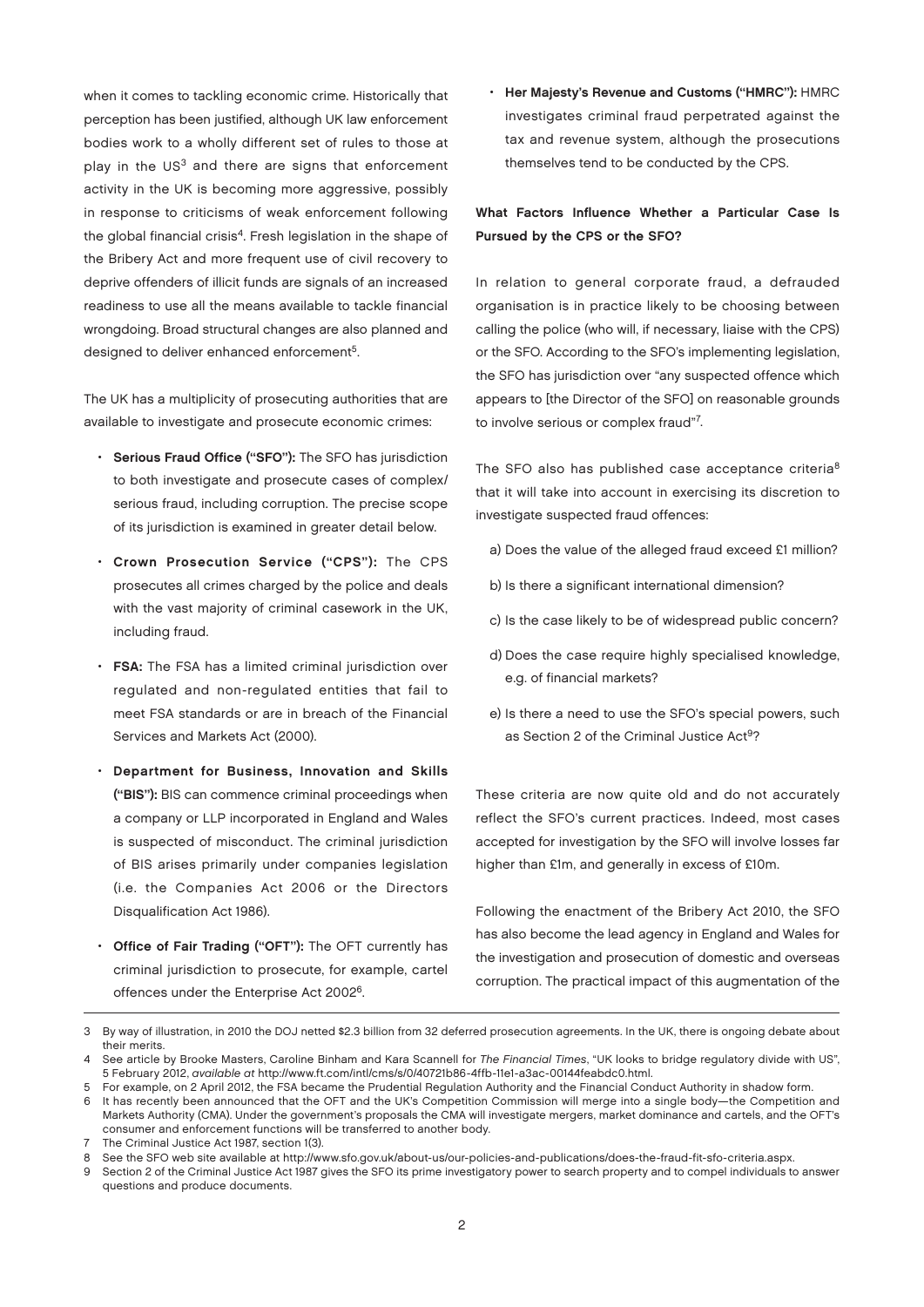SFO's remit and powers is that the number of serious fraud cases that the SFO can accept for investigation is now even more limited. If, therefore, the fraud under consideration is of relatively low value, not particularly complex and was committed entirely within the UK, it is unlikely that the SFO will take the matter up for investigation<sup>10</sup>.

Where a fraud case does not meet the SFO's referral criteria, it should be reported to the police who, upon completion of an initial investigation, will pass the matter to the CPS. The CPS does not publish figures for the volume of frauds it prosecutes, but the figures below, provided by the Attorney General in response to a Parliamentary question, provide some indication of the relative size of the caseloads tackled by the SFO and the CPS<sup>11</sup>.

| Year                      | No. of cases<br>prosecuted<br>by the CPS | No. of cases<br>concluded<br>by the SFO |
|---------------------------|------------------------------------------|-----------------------------------------|
| 2006-07                   | 1,078,301                                | No figure provided                      |
| 2007-08                   | 1,064,194                                |                                         |
| 2008-09                   | 1,032,598                                | 18                                      |
| 2009-10                   | 982,732                                  | 13                                      |
| 2010-11                   | 958.834                                  | 17                                      |
| 2011-12<br>(April-Jan 31) | 748.774                                  | 15                                      |

#### Advantages of Pursuing a Criminal Response

- A criminal prosecution offers the prospect of retributive justice. This is especially compelling when the offender is not financially able to repay what he has taken.
- Although it is highly unlikely that a criminal investigation will be a "no cost" option for a victim<sup>12</sup>, the cost to the company of a criminal investigation and prosecution will be significantly less than the cost of pursuing a civil investigation and recovery proceedings.
- Although the victim may not pursue civil recoveries itself, a criminal prosecution may nevertheless result

in compensation. Both the SFO and the police are able to take steps to restrain criminally acquired property (by way of a civil restraining order) and to confiscate such property in the event of a conviction (by way of a confiscation order). The Court also has powers to award compensation to the victims of fraud from sums confiscated<sup>13</sup>.

- Law enforcement has wide powers to acquire information and documents. It can enter homes and offices to execute search warrants and can arrest suspects. Where there is sufficient evidence to charge the suspect, they can be remanded in custody to ensure their attendance at trial.
- The SFO has power to compel witnesses to answer questions and provide information (subject to the privilege against self-incrimination). Law enforcement authorities will also find it easier to obtain information held by other government departments and public authorities through use of "gateways"14. Further, UK law enforcement has well-established contacts with counterparts around the world and can obtain information from certain overseas financial institutions and other organisations comparatively easily<sup>15</sup>.

#### Disadvantages of Pursuing a Criminal Response

- When a fraud is reported to the police, an investigation and prosecution does not follow automatically. Indeed, it may prove difficult to persuade either the police or SFO to adopt a case for investigation, and the complexity of the criminal framework results in some cases falling between the gaps. Tackling fraud is not a national policing priority, and many police forces do not have fraud squads, meaning that many police forces lack the resources to tackle large or complex fraud cases<sup>16</sup>.
- Even where a case is adopted for investigation, there can be a lag of days, weeks or even months between
- 10 On 1 May 2012, the new SFO Director was quoted in The Guardian, "The SFO needs to do the type of investigation it is best equipped to do. Is it really the SFO's business to do routine boiler room and mortgage frauds?"

11 These figures are not directly comparable because the SFO both investigates and prosecutes the cases it deals with, and the cases it takes on are among the most serious and complex coming before the UK Courts. On the other hand, fraud will be a small fraction of the total casework undertaken by the CPS, although it too deals with some large and complex matters.

<sup>12</sup> Where a company has been the victim of serious fraud, there will often be an internal investigation conducted by the company's lawyers and it will have to set aside sufficient resources to comply with law enforcement requests for company records and statements from staff.

<sup>13</sup> Powers of Criminal Courts Act 2000, s 130; and Proceeds of Crime Act 2002, s 13.

<sup>14</sup> "Gateways" are statutory provisions that permit government departments and public authorities to share confidential information subject to certain conditions.

<sup>15</sup> There are of course certain jurisdictions where UK law enforcement struggles to operate. In such cases use of the civil route may prove more productive.

<sup>16</sup> 7th Report of the Select Committee on Home Affairs (2008), paragraph 39, available at http://www.publications.parliament.uk/pa/cm200708/ cmselect/cmhaff/364/36406.htm#a8.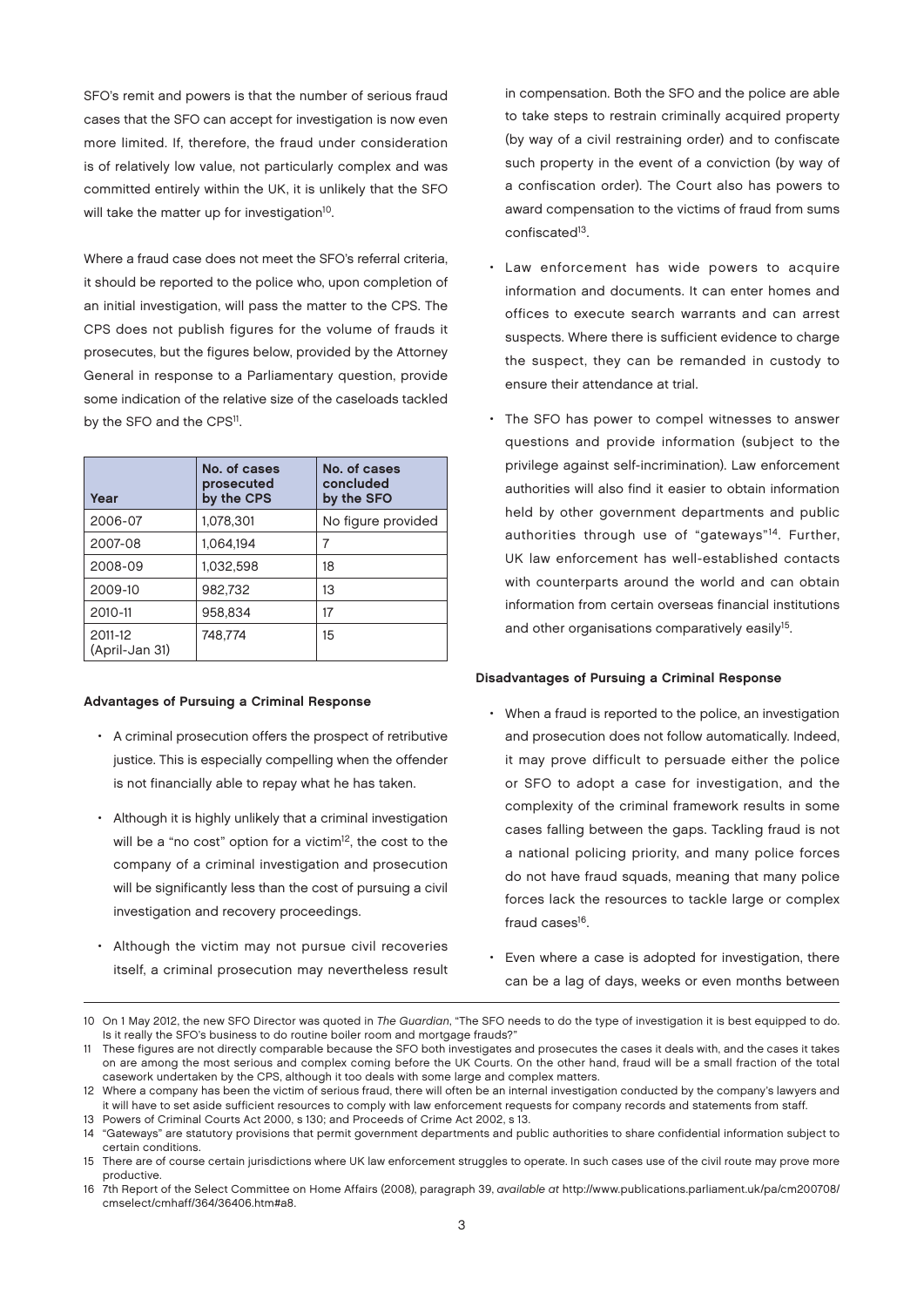the initial report and formal adoption, although both the police and SFO have in recent years demonstrated an ability to provide an instant response in certain highprofile cases.

- The victim has little or no control over the investigation and subsequent prosecution; law enforcement will set the investigation strategy and take all decisions about the progress of the investigation. The victim may, therefore, find itself not only excluded from decisions about how the investigation is to be run but also find it difficult to obtain information about the steps that are being taken in the case. In extreme cases, a decision to discontinue the investigation may be taken without the victim's being consulted. This occurred recently in relation to the prosecution of Magnus Peterson, the former principal investment officer of Weavering Capital (UK) Limited ("WCUK"), the London-based investment manager of a Cayman Islands hedge fund called the Weavering Macro Fixed Income Fund Limited that collapsed spectacularly in March 2009 with losses of more than \$500 million. Despite a twoyear investigation by the SFO, ongoing cooperation from the liquidators of WCUK and the proximity of a civil trial at which the facts underlying the fraud were to be (and were indeed) fully examined, in September 2011, the former Director of the SFO decided to discontinue the office's investigation into the affair without any consultation with victims<sup>17</sup>. Following a seven-week civil fraud trial starting in October 2011, on 30 May 2012, Mr Peterson was found to have been the mastermind of a fraud on investors using sham interest rate swap transactions with a related party to cover trading losses and ordered to pay \$450 million in damages.
- Where a matter is reported to law enforcement, corporate premises may be raided without notice and documentation seized, even where the company may itself be one of the victims of the fraud (such as where its assets have been misappropriated by management). As a result, civil recovery proceedings

on behalf of the company (and ultimately its shareholders) may be significantly impeded.

- A victim's loss of control also extends to publicity about the investigation. Coupled with the fact that the involvement of law enforcement significantly increases the prospect of the fraud coming to the public's attention, this risk factor should be taken into account especially in instances where, but for the involvement of law enforcement, the fraud may not become public knowledge. Both the police and SFO will work with a victim's public relations department or agency in an effort to avoid making damaging public statements, but the interests of the corporate or individual victim and those of law enforcement do not always coincide.
- Before a victim can expect any form of recovery or retribution, there must be a conviction, and convictions in criminal proceedings can be secured only where the case is proved to the higher criminal standard (beyond all reasonable doubt) following a jury trial if the matter is contested. This reduces the certainty of outcome and often means that criminal cases take considerable time. Indeed, in cases prosecuted by the SFO, there is often a lengthy gap between the commencement of an investigation and any eventual conviction. According to the SFO's web site, the current average length of an SFO case is four to six years<sup>18</sup>.
- The lengthy criminal justice process in turn affects the likelihood and timing of payment of any compensation to the victim. As a matter of routine, issues of confiscation are dealt with some time after conviction and sentence, and in complex cases, there can be considerable delay. Further, even when a convicted fraudster is made the subject of a confiscation order, he is likely to be given time to pay, and that grace period can be a year or more. The order will then need to be enforced, which is the responsibility of the Courts Service working with the prosecuting authorities, and enforcement is generally perceived to be a major weakness in the confiscation regime<sup>19</sup>. According to recent figures from HM Courts and Tribunal Service<sup>20</sup>,

<sup>17</sup> Jones Day continues to act for the liquidators of WCUK in relation to the proceedings against Mr Peterson and others and other ancillary claims and proceedings.

<sup>18</sup> See SFO web site, available at http://www.sfo.gov.uk/about-us/common-misconceptions.aspx. The case of R v Davenport was, however, rightly held up by the former Director of the SFO as an example of the SFO acting proactively and expeditiously. In that case the gap between the commencement of the investigation and sentencing was two years.

<sup>19</sup> See, for example, Evening Standard, 6 March 2012, Martin Bentham.

<sup>20</sup> HMCS Trust Statement 2010 – 11.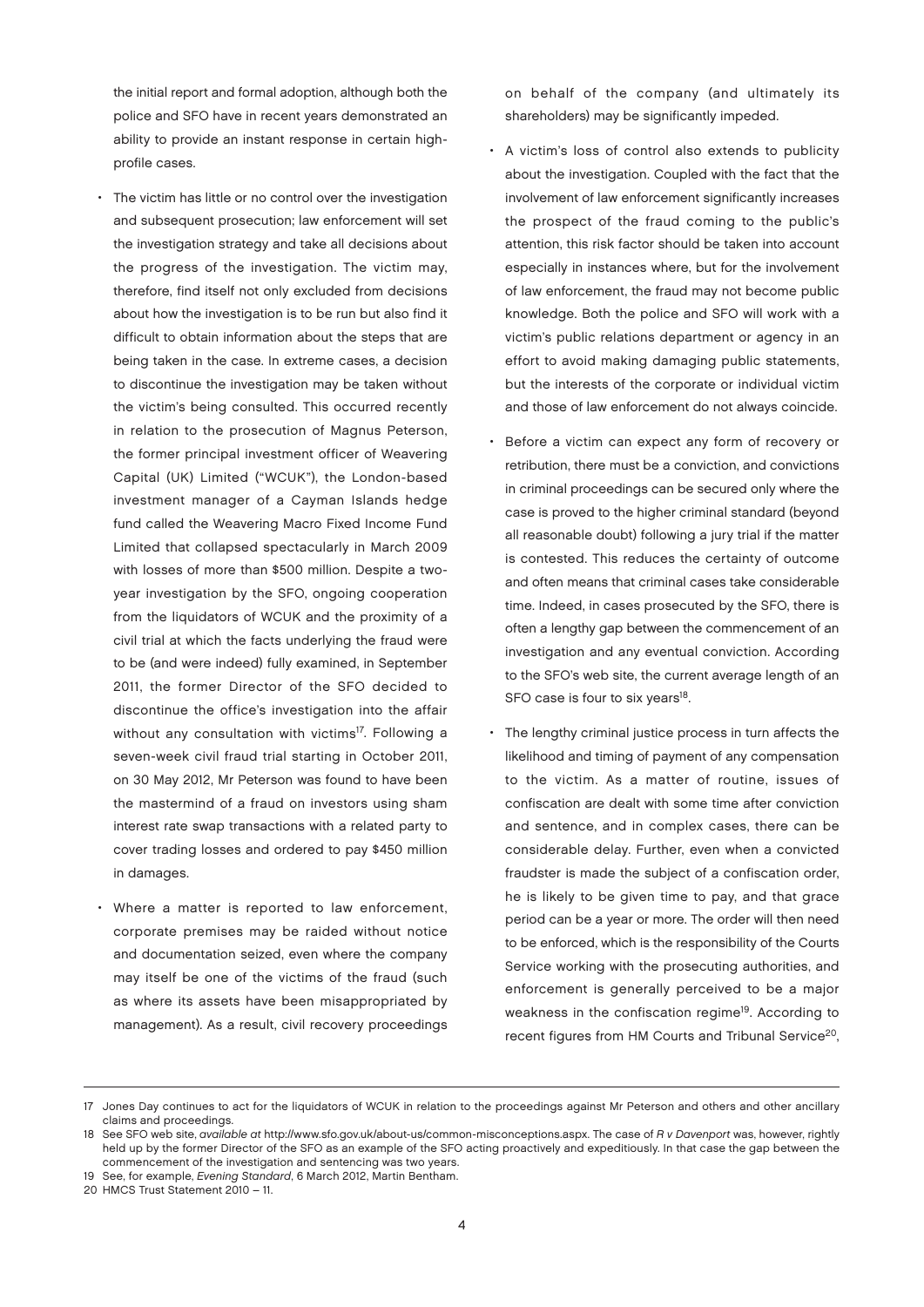as at 31 March 2011, £1.3 billion of confiscation orders were outstanding and the collection rate for the year 2010/11 was 22 percent. Accordingly, organisations deciding what course of action to take need to understand that, even where the fraudster has available assets to repay what he has taken, the victim may still wait several years before recovery and may not recover at all if the confiscation/compensation order is not enforced effectively.

- In addition, compensation orders are not always ordered in high-value or complex cases. "Policy considerations" are relied upon by Crown Courts to confine compensation orders in certain instances to "simple, straightforward cases … where no great amount is at stake"<sup>21</sup>.
- All of these factors are exacerbated when there is a significant international element to the dispute. It may prove difficult to persuade the police or SFO to take a matter up for investigation at all if the principal suspects are outside the jurisdiction, and even in cases where overseas jurisdictions co-operate fully with requests from UK law enforcement, observance of the procedural steps in international law enforcement co-operation adds considerable time to an investigation.

## OPTION 2—CIVIL PROCEEDINGS

In contrast to criminal investigations and prosecutions, civil fraud proceedings are commenced directly by the victim without the involvement of a governmental body. The victim simply needs to file the requisite documents (a Claim Form and Particulars of Claim) at Court and pay a comparatively small court fee.

Once the victim has sufficient evidence to establish the constituent elements of one of the various causes of action that arise under English law in the event of a fraud, it is open to it to commence a civil action immediately. Typically a civil claim will take 12 to 24 months to get to trial, but in the interim, English Courts have broad and highly developed powers to grant invasive and worldwide injunctive relief including freezing orders, asset and document disclosure orders, search and seizure orders, passport delivery up orders and foreign repatriation orders<sup>22</sup> and can grant permission for the applicant to seek to have such orders recognised abroad. English courts expect strict compliance with these orders and impose financial penalties and even custodial sentences for breaches of their terms.

In certain cases, such orders can be obtained within 24 hours or sooner if there is a clear risk that the fraudster will abscond or dissipate his assets. Even in extremely complex multijurisdictional cases, proceedings can be commenced and freezing orders obtained within a matter of days or weeks.

#### Advantages of Pursuing a Civil Approach

The advantages of the civil approach are generally the converse of the disadvantages of the criminal approach:

- Proceedings can be commenced and ancillary orders obtained very quickly, without the uncertainty associated with whether a criminal authority will adopt the case.
- As the claimant in civil proceedings, the victim has considerably more control over proceedings in terms of determining the scope of the claim and dictating the timetable. Civil proceedings also give the victim more control over what information, if any, is released into the public domain.
- Civil fraud trials tend to be considerably shorter than criminal fraud cases and come to trial more quickly than at the Crown Court. They are also conducted to a lower standard of proof (balance of probabilities) and before a judge who will determine issues of both fact and law. As a result, there is likely to be greater certainty of outcome.
- The primary thrust of civil proceedings is also the recovery of, or compensation for, losses suffered by the victim. English civil law includes established legal principles designed to maximise recovery for victims of civil wrongdoing, which include (i) the attachment of liability to persons who, whilst not primarily responsible for the fraud, assisted or benefitted from the wrongful

<sup>21</sup> R v Miller (1979) 68 Ct App R 56. See also R v. Ernest Arthur Bewick [2007] EWCA Crim 3297.

<sup>22</sup> Such orders require assets to be transferred to and held in this jurisdiction pending trial.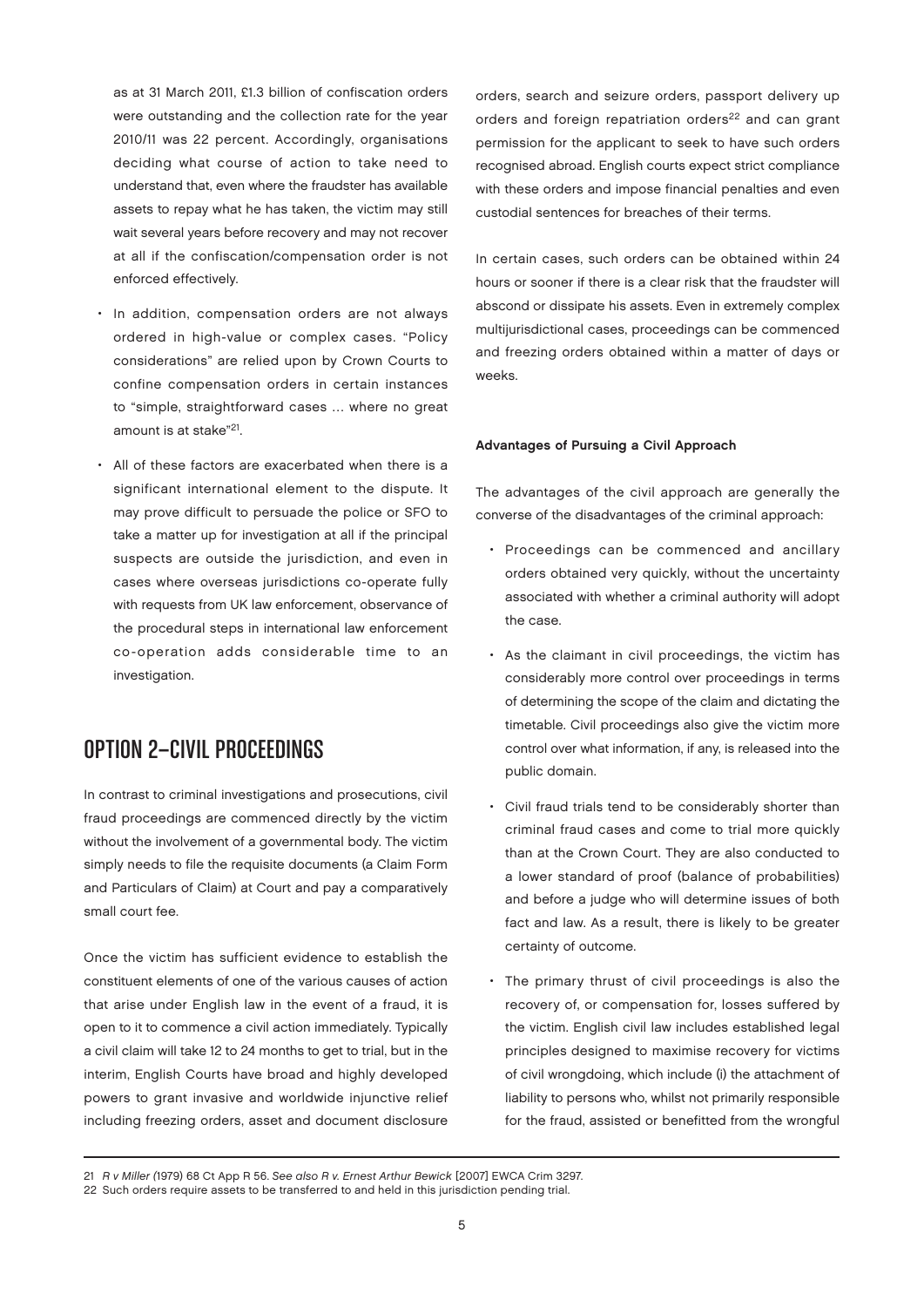acts, and (ii) the availability of proprietary remedies pursuant to which misappropriated assets can be identified and traced.

- Civil law is designed to resolve issues of financial loss and is adept at dealing with complex questions concerning interests in property. In contrast, criminal law is reluctant to trespass into this area with the result that, when a claim for compensation in the criminal courts becomes complex, the Crown Court is often reluctant to make a confiscation (or compensation) order. Further, criminal courts are unlikely to award compensation for loss of future profits.
- Save in selected jurisdictions (such as Switzerland), there are minimal impediments to taking civil witness evidence abroad and effective cooperation regimes within the European Union and elsewhere<sup>23</sup>.
- English judgments can be enforced in foreign jurisdictions, enabling victims of wrongdoing to seize the assets of the defendant in foreign jurisdiction without the need to re-litigate the case abroad. On the other hand, confiscation orders obtained in criminal proceedings can be registered overseas, but in most cases the foreign government will want to retain a significant share of the assets subject to the order.
- The existence of a formal investigation and civil recovery proceedings tends to reduce the likelihood of potentially catastrophic raids by law enforcement agencies.

The recent case of Langbar International Ltd v Rybak & Others (in which Jones Day acted) is a useful illustration of the international reach and impact of English civil proceedings. Langbar was a Bermudan entity, its directors and principal shareholders lived in Monaco, Spain and Switzerland and there were no obvious assets within the UK. Langbar had floated on the Alternative Investment Market (AIM) in London with purported cash assets totalling approximately US\$600 million. In fact, those assets were entirely fictitious. Langbar applied successfully to the English courts for permission to bring claims in this jurisdiction against its directors and principal shareholders and for the grant of worldwide freezing orders over their assets (with Langbar then obtaining additional injunctive

relief in support in Switzerland and Singapore). In the course of the proceedings, the company obtained committal orders against two of the defendants (sentenced in their absence to terms of imprisonment of six and 12 months) and ultimately recovered more than \$50 million, being substantially all of the assets of the former chairman, a Monaco resident. Despite an extensive investigation and subsequent prosecution by the SFO, the only protagonist to be charged over the Langbar affair was its former chief executive, Stuart Pearson, even though he joined the company only a few months before the fraud was discovered. No doubt this was in part because he was resident in the jurisdiction.

#### Disadvantages of Pursuing a Civil Approach

- The most obvious disadvantage of civil proceedings is their expense. Civil litigation is expensive, especially fraud proceedings, since the claimant (at least initially) bears the costs of the investigation and proceedings, and the standard of proof for demonstrating fraud is high, albeit not as high as the criminal standard. In the event that the claimant is ultimately successful at trial, it is standard practice for the Court to order the unsuccessful defendant to satisfy the claimant's costs. However, such orders are at the Court's discretion (in terms of entitlement and amount) and subject to the defendant's having sufficient funds.
- Where a company has been severely defrauded, a motivating factor in pursuing action against the wrongdoer is often retribution. While the outcome of a successful criminal trial may be the imprisonment of the defendant, the most severe outcome of civil proceedings is often the bankruptcy of the wrongdoer and/or disqualification as a director. Civil courts lack jurisdiction to impose custodial sentences on a party found liable for fraud, but they do have jurisdiction to commit individuals to prison for up to two years for contempt of court, for example, where the defendant intentionally contravenes a court order, such as an asset freezing order. Although such orders are rare, the High Court recently imposed a 22-month custodial sentence for breaches of court orders relating to seizure of funds and disclosure of information on Mukhtar Ablyazov, the former chairman of BTA Bank

<sup>23</sup> For example, Council Regulation (EC) No 1206/2001 of 28 May 2001 on cooperation between the courts of the Member States in the taking of evidence in civil or commercial matters and 28 U.S.C. § 1782 to compel evidence in the U.S. in aid of a non-U.S. proceeding.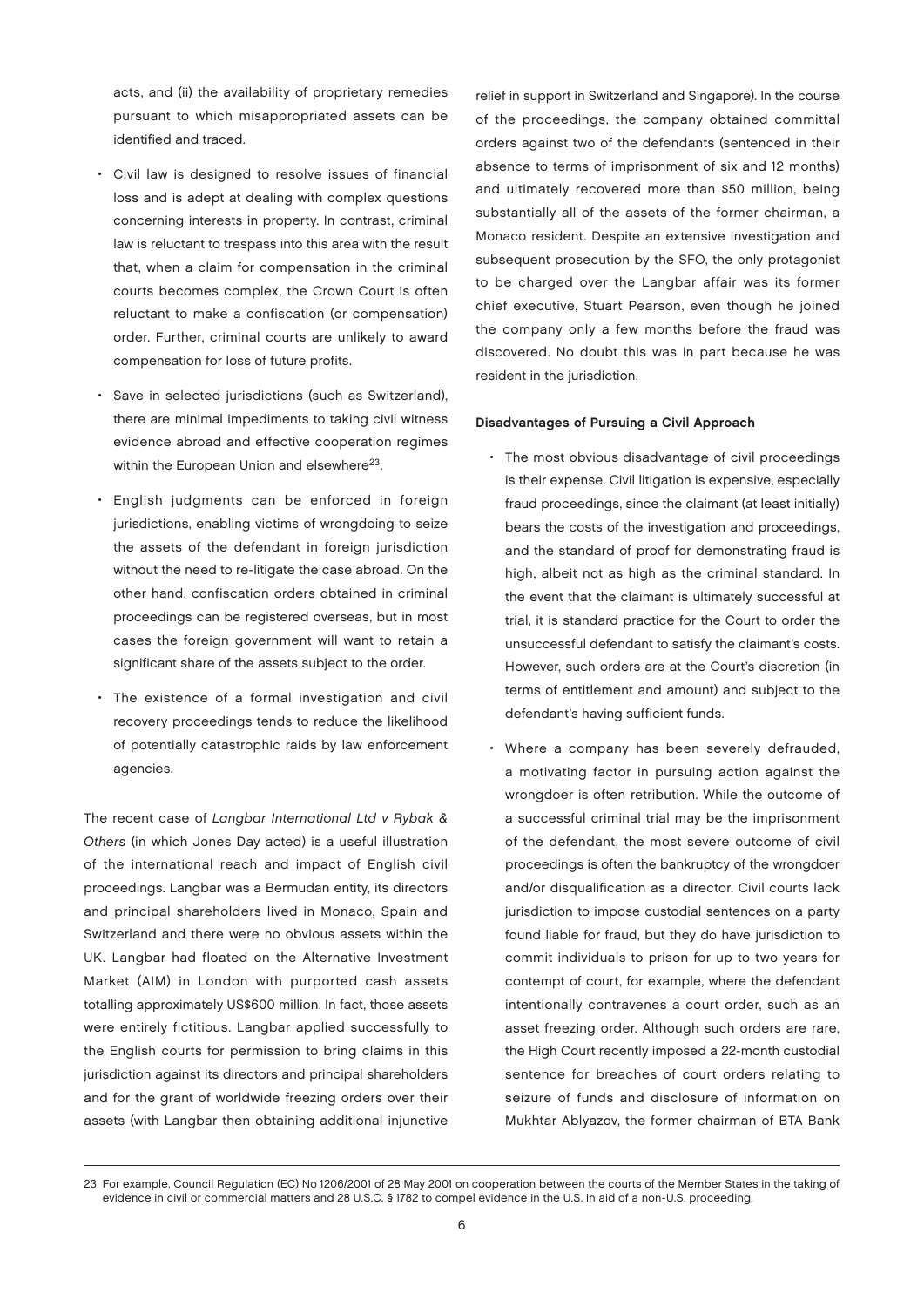who is currently facing a £3 billion fraud case brought by the bank<sup>24</sup>.

• There is also a possibility that, in cases where the victim of fraud takes swift civil action to recover its losses, law enforcement may consider that it is not in the public interest to expend public resources on a criminal investigation where the victim has the means to recover some or all of what it has lost.

## OPTION 3—PARALLEL CIVIL AND CRIMINAL PROCEEDINGS

The decision to commence criminal or civil proceedings is not, however, mutually exclusive. Parallel criminal and civil proceedings relating to the same facts can and do take place.

One difficulty in such cases is whether the existence of concurrent proceedings will offer the defendant the opportunity to claim that he or she will suffer prejudice by defending both sets of proceedings and, on that basis, seek a stay of the civil proceedings pending outcome of the criminal proceedings. In 1979, Jefferson Ltd v Bhetch $a^{25}$  established that, in such cases, the burden is on the defendant in the civil action to show that, if the civil proceedings continue, there is a real risk of serious prejudice to him or her in the criminal proceedings which might lead to injustice. This serious risk of prejudice might arise from publicity, the disclosure of documents in one set of proceedings being used against the defendant in the other or his privilege against self-incrimination being undermined by evidence given in the civil proceedings.

In practice, a real risk of serious prejudice is a high threshold that is rarely demonstrated by defendants. Indeed, arguments based on adverse publicity have failed in a number of very high-profile cases (including notorious UK murderers and serial killers, such as Harold Shipman<sup>26</sup>, Rosemary West<sup>27</sup> and Barry George<sup>28</sup>). So, while the risk of civil proceedings being stayed is present, the reality is that, save for certain extreme cases of prejudice, a stay is practically unlikely<sup>29</sup>.

Further, some case law<sup>30</sup> suggests that the burden of protecting the defendant in concurrent proceedings should generally fall to the criminal courts rather than the civil courts, especially where the civil proceedings involve numerous victims. The theory is that the criminal courts have wide powers to exclude evidence under PACE<sup>31</sup>, so it may be more appropriate for them to handle any prejudice that might arise from the concurrent proceedings via the exclusion of evidence and other procedural powers in the criminal trial, rather than taking the dramatic step of granting a stay of the civil proceedings (especially when the public interest favours resolving the civil proceedings due to that being the forum where numerous victims may be seeking relief, and a stay would effectively delay recovery by those victims of their losses).

In any event, in our experience, it is occasionally possible to work closely with prosecuting authorities so that civil judgments are secured before the risk of prejudice in criminal proceedings becomes a factor.

In addition to the risk of stayed proceedings, there are certain practical repercussions of parallel criminal and civil proceedings:

<sup>24</sup> JSC BTA Bank v Ablyavoz [2012] EWHC 237 (Comm). Mr Ablyazov has now fled the jurisdiction.

<sup>25</sup> [1979] 1 WLR 898; see also Mote v Secretary of State for Work and Pensions [2007] EWCA Civ 1324.

<sup>26</sup> Family doctor Harold Shipman was jailed for life in 2000 for murdering 15 patients. It was feared that he could have been behind another 150 to 250 deaths. During the criminal trial it was put to the Judge that Shipman faced a serious risk of prejudice from the adverse publicity surrounding his trial, but the judge simply instructed the jury to ignore the evidence and the trial continued as normal.

<sup>27</sup> Rosemary West was convicted in 1995 of torturing and murdering 10 women (including her own daughter) whom she and her husband subsequently buried under their house. On the first day of her trial, the Judge acknowledged that the case had attracted a "certain amount of publicity" but merely asked the jury to clear their minds of all prejudice. Following her conviction, Mrs West's barrister, Richard Ferguson QC, tried and failed on appeal to get the conviction against her thrown out due to the adverse publicity.

<sup>28</sup> Barry George was convicted of murdering Jill Dando, a famous English TV presenter, in 2001 and subsequently cleared on appeal in 2007. Prior to the appeal in which he was cleared, the Judge, Lord Chief Justice Phillips, refused to order a reporting ban despite there being considerable media coverage of the case.

<sup>29</sup> Further, even if a real risk of serious prejudice is established, granting a stay of the civil proceedings is not the only way in which such prejudice may be addressed by the Court; the Court has alternative jurisdiction to grant orders ring-fencing the civil trial until further order (Proceeds of Crime Act, s 426).

<sup>30</sup> See, for example, Balfron Trustees Ltd v Petersen [2001] CLY 665 and Secretary of State for Trade and Industry v Crane and another [No 2] The Times, 4 June 2001 (Ch).

<sup>31</sup> Police and Criminal Evidence Act 1984.